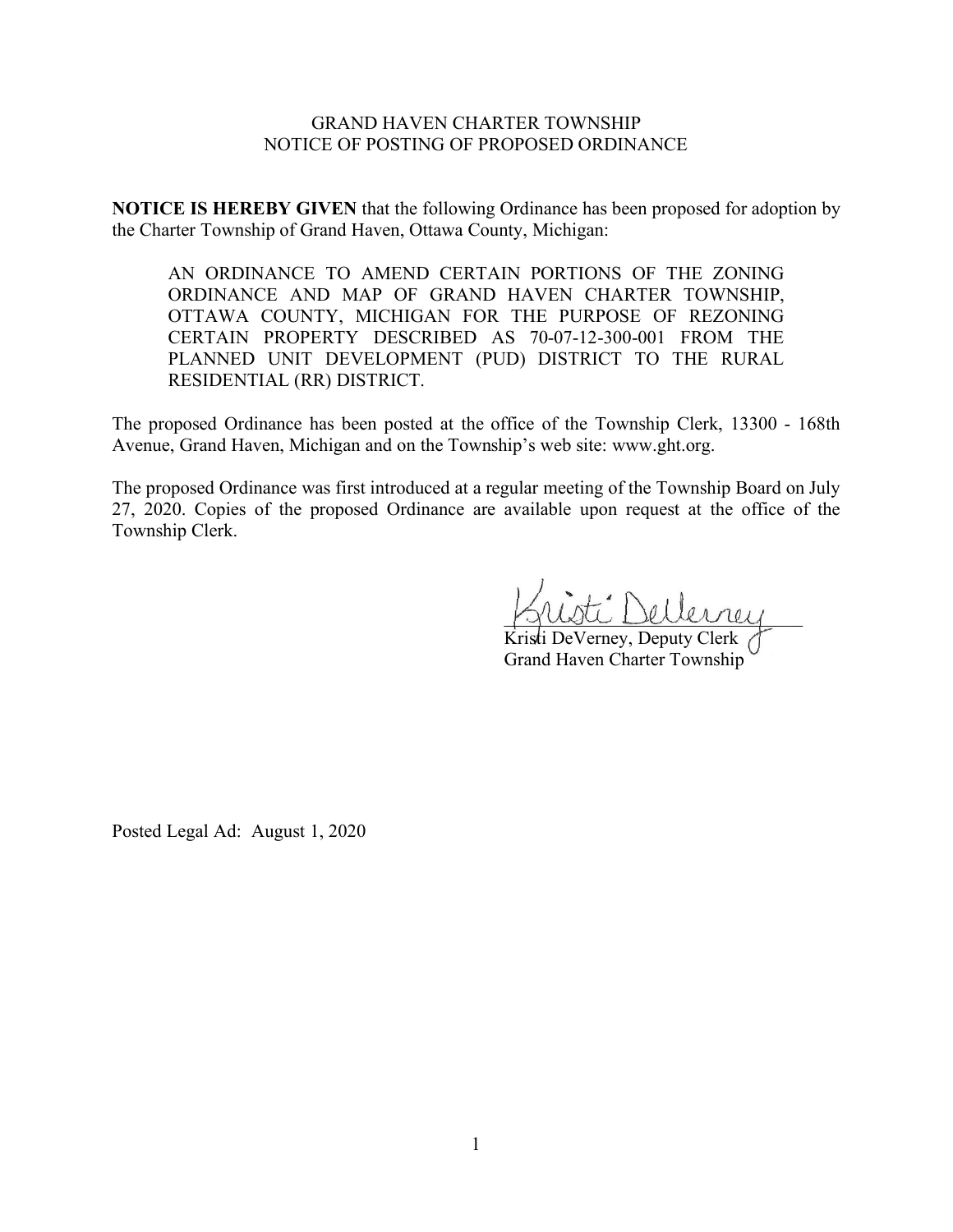## ORDINANCE NO. \_\_\_\_

## **ZONING MAP AMENDMENT ORDINANCE**

AN ORDINANCE TO AMEND CERTAIN PORTIONS OF THE ZONING ORDINANCE AND MAP OF GRAND HAVEN CHARTER TOWNSHIP, OTTAWA COUNTY, MICHIGAN FOR THE PURPOSE OF REZONING CERTAIN PROPERTY FROM THE PLANNED UNIT DEVELOPMENT (PUD) DISTRICT TO THE RURAL RESIDENTIAL (RR) DISTRICT.

GRAND HAVEN CHARTER TOWNSHIP, COUNTY OF OTTAWA, AND STATE OF MICHIGAN ORDAINS:

Section 1. Amendment. The Zoning Ordinance and Map of the Charter Township of Grand Haven, Ottawa County, Michigan, the map being incorporated by reference in the Zoning Ordinance for the Charter Township of Grand Haven is be amended so that the following lands shall be rezoned from the Planned Unit Development District (PUD) to the Rural Residential District (RR). The lands are in the Charter Township of Grand Haven, Ottawa County, Michigan, and are described as follows:

PARCEL NUMBER: 70-07-12-300-001 N 1/2 OF W 1/2 OF W 1/2 OF SW 1/4 SEC 12 T7N R16W 20 A

Section 2. Effective Date. This amendment to the Grand Haven Charter Township Zoning Ordinance was approved and adopted by the Township Board of Grand Haven Charter Township, Ottawa County, Michigan on \_\_\_\_\_\_\_\_, after a public hearing as required pursuant to Michigan Act 110 of 2006, as amended; after introduction and a first reading on July 27, 2020, and after posting and publication following such first reading as required by Michigan Act 359 of 1947, as amended. This Ordinance shall be effective on 2020, which date is the eighth day after publication of a Notice of Adoption and Posting of the Zoning Map Amendment Ordinance in the *Grand Haven Tribune*, as required by Section 401 of Act 110, as amended. However, this effective date shall be extended as necessary to comply with the requirements of Section 402 of Act 110, as amended.

Mark Reenders, Township Supervisor Laurie Larsen, Township Clerk